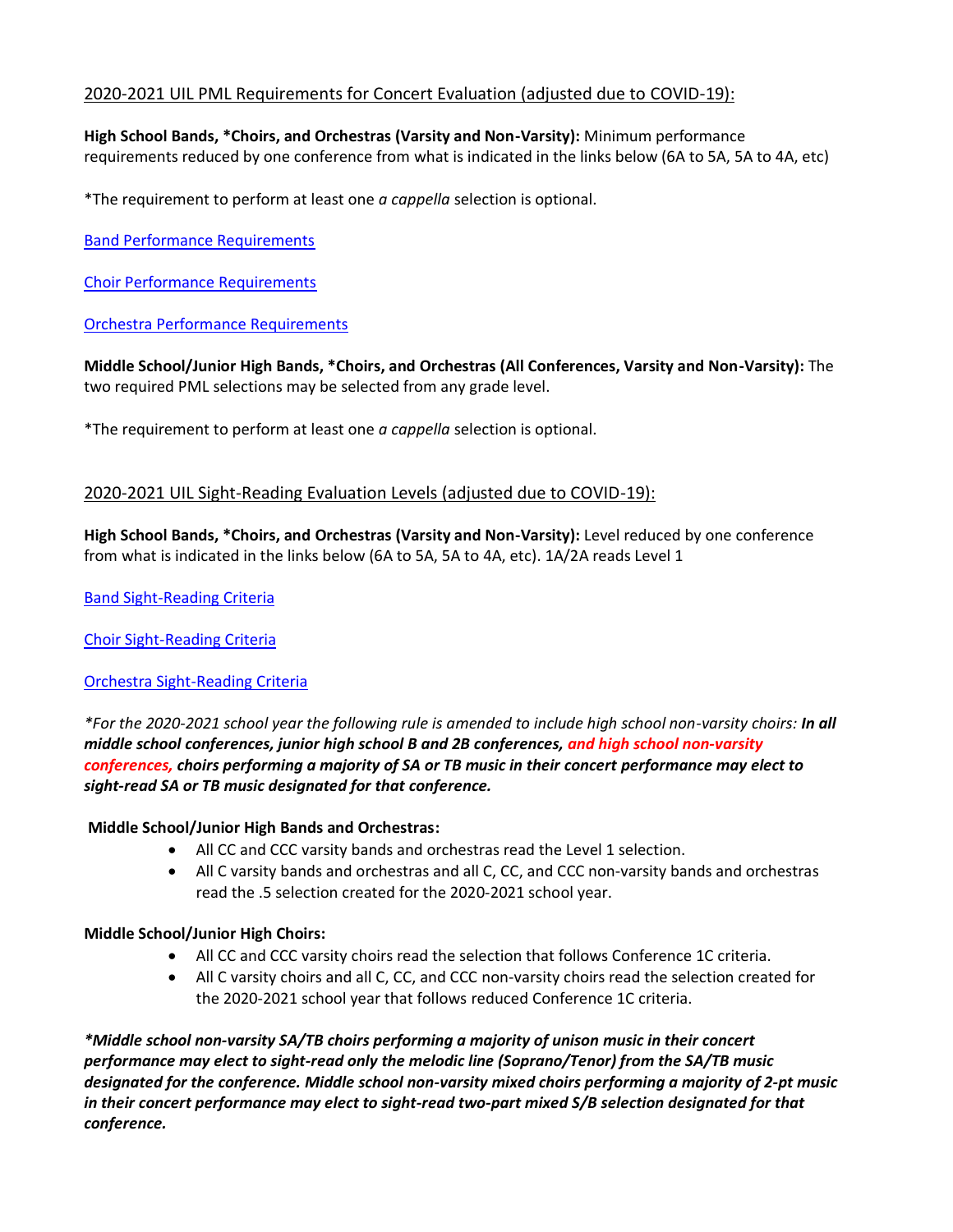**In an effort to assist choral directors in preparing for the 2021 UIL Sight-Reading Evaluation the following chart references the published 2020 sight-reading selections and how they would be categorized for the upcoming year. All octavos are available from your music retailer to use as a reference when preparing for the event.** 

| Ш<br>×<br>w<br>× |  |
|------------------|--|
|------------------|--|

| Conference                                                    | 2020 Sight-Reading Selection                          | 2021 Sight-Reading Equivalent                          |
|---------------------------------------------------------------|-------------------------------------------------------|--------------------------------------------------------|
| 6A Varsity SATB/SAB                                           | O Mistress Mine - Blackley<br>(entire piece)          | It Was a Lover and His Lass -Council<br>(entire piece) |
| 5A Varsity SATB/SAB                                           | It Was A Lover and His Lass-Council<br>(entire piece) | A Nation's Strength-Gonzalez (entire<br>piece)         |
| 4A Varsity SATB/SAB                                           | It Was A Lover and His Lass-Council<br>(read to m 30) | A Nation's Strength-Gonzalez<br>(shortened)            |
| 3A/2A/1A/3B Varsity SATB/SAB<br>6A/5A/4A Non-Varsity SATB/SAB | A Nation's Strength - Gonzalez                        | The Ferryman - AM Gonzalez                             |
| 2B/3C/2C Varsity SATB/SAB<br>3A/3A/1A Non-Varsity SATB/SAB    | The Ferryman - Gonzalez                               | My Love Art Calling - Winebrenner                      |
| 1B/1C Varsity SATB/SAB<br>All JH/MS Non-Varsity SATB/SAB      | My Love Art Calling - Winebrenner                     | New composition for 2021                               |

### **Treble**

| Conference                                                                         | 2020 Sight-Reading Selection                  | 2021 Sight-Reading Equivalent                                                   |
|------------------------------------------------------------------------------------|-----------------------------------------------|---------------------------------------------------------------------------------|
| 6A Varsity SSA                                                                     | Dust - Blackley                               | February Twighlight - Gonzalez                                                  |
| 5A Varsity SSA                                                                     | February Twilight - Gonzalez                  | The Ocean - Callaway                                                            |
| 4A Varsity SSA                                                                     | February Twilight - Gonzalez (Read to<br>m27) | The Ocean - Callaway (shortened)                                                |
| 3A/2A/1A/3B Varsity SSA/SA<br>6A/5A/4A Non-Varsity SSA/SA<br><b>3B Varsity SSA</b> | The Ocean - Callaway                          | Down the Open Road - Reese *HS<br>may read SA                                   |
| 2B/3C/2C Varsity SSA/SA<br>3A/3A/1A Non-Varsity SSA/SA                             | Down the Open Road - Reese                    | Lo! How a Rose E'er Blooming -<br>Gonzalez                                      |
| 1B/1C Varsity SSA/SA<br>All JH/MS Non-Varsity SSA/SA                               | Lo! How A Rose E'er Blooming -<br>Gonzalez    | New composition, may read Sop only<br>if performing majority unison on<br>stage |